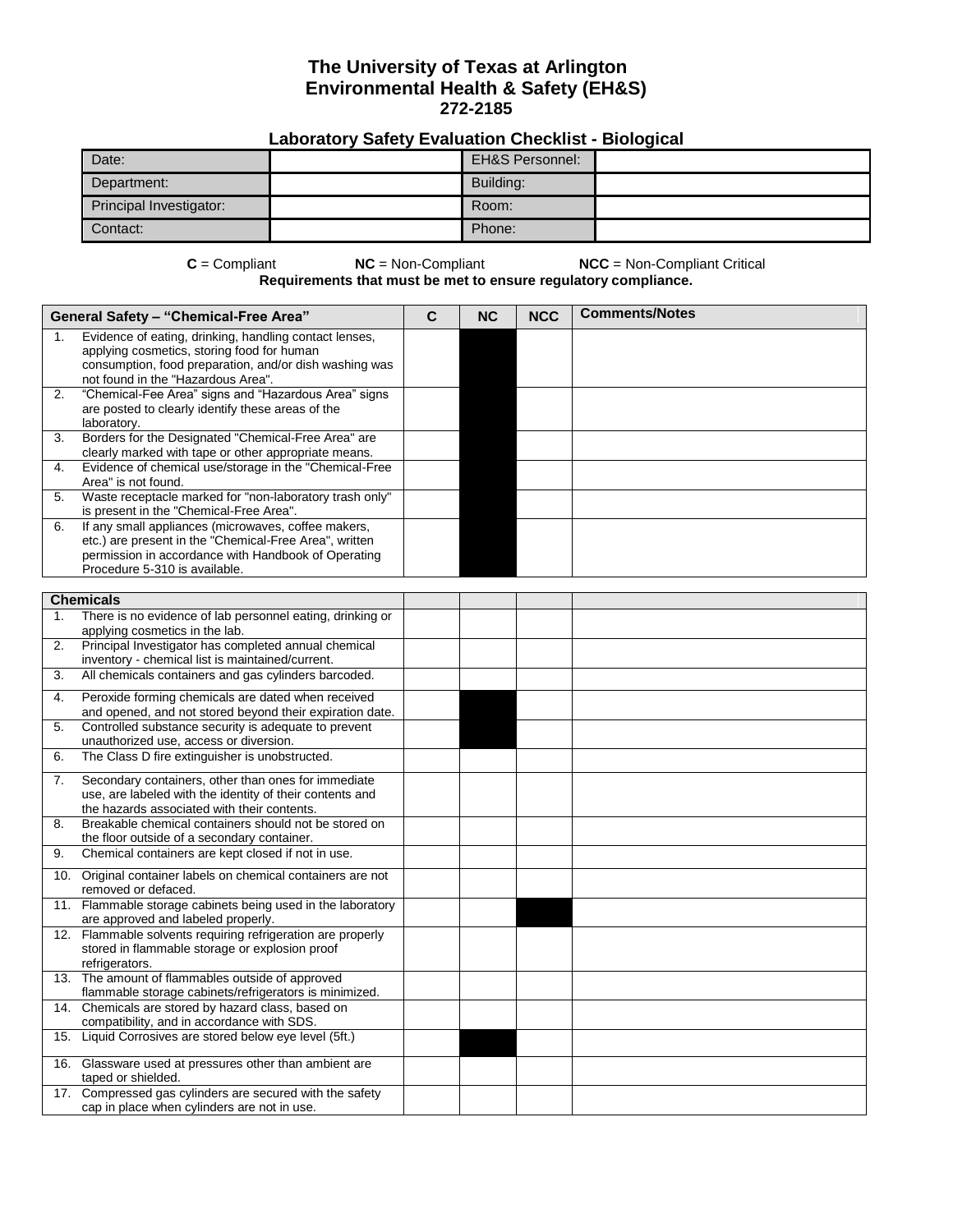| <b>Chemical Waste</b> |                                                                                                                                                             | $\mathbf c$    | <b>NC</b> | <b>NCC</b> | <b>Comments/Notes</b> |  |
|-----------------------|-------------------------------------------------------------------------------------------------------------------------------------------------------------|----------------|-----------|------------|-----------------------|--|
| 1.                    | Chemical waste is located in the immediate vicinity of<br>generation and under supervision of the person who<br>generated it.                               |                |           |            |                       |  |
| 2.                    | Each waste container has a properly filled out EH&S<br>waste tag attached.                                                                                  |                |           |            |                       |  |
| 3.                    | Containers are clearly labeled with the contents of the<br>container and the words "Hazardous Waste".                                                       |                |           |            |                       |  |
| 4.                    | Original labels on containers used for waste are<br>defaced.                                                                                                |                |           |            |                       |  |
| 5.                    | Waste Containers are compatible with their contents.                                                                                                        |                |           |            |                       |  |
| 6.                    | Waste Containers are closed unless actively receiving<br>waste.                                                                                             |                |           |            |                       |  |
| 7.                    | Waste Containers are leak proof (no signs of leaks).                                                                                                        |                |           |            |                       |  |
| 8.                    | Liquid waste containers are properly stored in secondary<br>containment.                                                                                    |                |           |            |                       |  |
| 9.                    | Waste secondary containment is appropriate and in<br>good condition.                                                                                        |                |           |            |                       |  |
|                       | 10. Waste is properly managed (no evidence of drain<br>disposal, waste found in regular trash, etc.)                                                        |                |           |            |                       |  |
|                       | 11. Waste containers are not in need of pickup.                                                                                                             |                |           |            |                       |  |
| 12.                   | Incompatible waste stored in separate secondary<br>containers-if leaking, the wastes could not react.                                                       |                |           |            |                       |  |
| 13.                   | Broken glassware is deposited into puncture resistant<br>containers and only broken glass is present.                                                       |                |           |            |                       |  |
| <b>Sharps</b>         |                                                                                                                                                             | $\mathbf{C}$   | <b>NC</b> | <b>NCC</b> | <b>Comments/Notes</b> |  |
| 1.                    | Biological and non-biological sharp containers labeled<br>properly.                                                                                         |                |           |            |                       |  |
| 2.                    | There is no evidence of bent, re-capped, or clipped<br>needles.                                                                                             |                |           |            |                       |  |
| 3.                    | Sharps containers are not more than 34 full.                                                                                                                |                |           |            |                       |  |
| 4.                    | Requests for sharps removal are submitted to EH&S via<br><b>CEMS</b>                                                                                        |                |           |            |                       |  |
|                       | <b>Personal Protective Equipment</b>                                                                                                                        | $\overline{c}$ | <b>NC</b> | <b>NCC</b> | <b>Comments/Notes</b> |  |
| 1.                    | The appropriate personal protective equipment (PPE) is<br>available in the laboratory.                                                                      |                |           |            |                       |  |
| 2.                    | Appropriate PPE is being worn by occupants (lab coat,<br>safety glasses, gloves. No open-toed shoes, sandals,<br>flip-flops, etc.)                          |                |           |            |                       |  |
| 3.                    | The appropriate personal protective equipment in good<br>condition and being stored properly.                                                               |                |           |            |                       |  |
|                       |                                                                                                                                                             |                |           |            |                       |  |
| 1.                    | <b>Engineering Controls</b><br>Ultraviolet (UV) light is turned off while Biological Safety                                                                 | C              | <b>NC</b> | <b>NCC</b> | <b>Comments/Notes</b> |  |
| 2.                    | Cabinet (BSC) is in use.<br>Waste container is located inside BSC to minimize                                                                               |                |           |            |                       |  |
|                       | movement through air barrier during use.                                                                                                                    |                |           |            |                       |  |
| 3.                    | Objects stored inside Biological Safety Cabinet must be<br>minimized and kept away from air-intake grilles to<br>ensure proper airflow to protect the user. |                |           |            |                       |  |
| 4.                    | Activities around BSC that will disturb cabinet's airflow<br>are restricted (e.g. entry, egress, walking traffic?)                                          |                |           |            |                       |  |
| 5.                    | Interior work surface decontamination chemical(s)<br>present (70% alcohol is usually suitable).                                                             |                |           |            |                       |  |
| 6.                    | Fume hood is being used at a proper sash height.                                                                                                            |                |           |            |                       |  |
| 7.                    | Emergency showers are unobstructed and easily<br>accessible.                                                                                                |                |           |            |                       |  |
| 8.                    | Eyewashes are unobstructed and easily accessible.                                                                                                           |                |           |            |                       |  |
|                       | <b>Physical Hazards</b>                                                                                                                                     |                |           |            |                       |  |
| 1.                    | Belt driven vacuum pumps are protected with belt<br>guards, properly maintained, and stored away from<br>flammable chemicals and combustible material.      |                |           |            |                       |  |
|                       |                                                                                                                                                             |                |           |            |                       |  |
| 1.                    | <b>Autoclave</b><br>Proper chemicals for disinfection are used such as EPA                                                                                  | C              | <b>NC</b> | <b>NCC</b> | <b>Comments/Notes</b> |  |
|                       | registered disinfectants (following manufacturer's                                                                                                          |                |           |            |                       |  |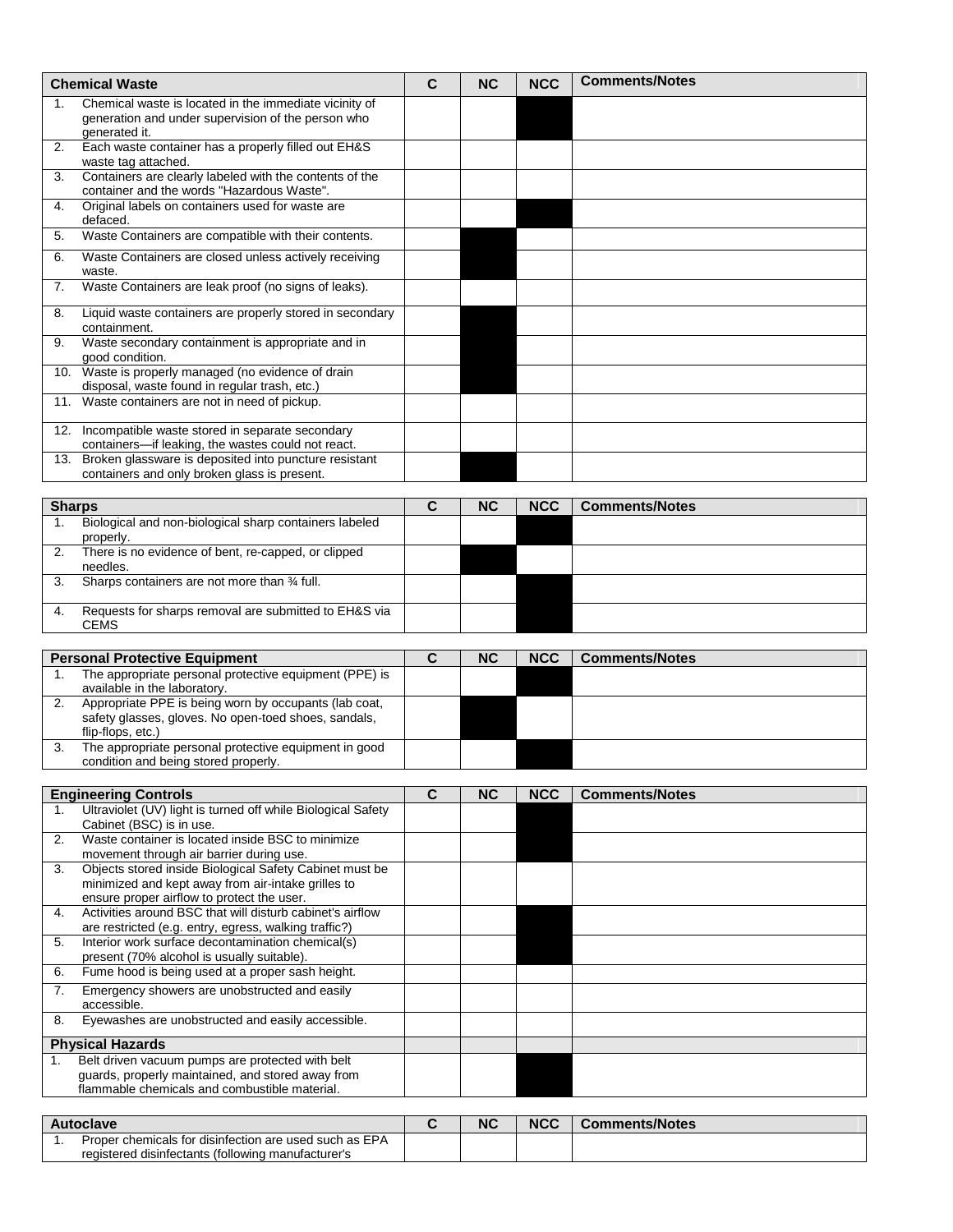|              | instructions for use) and/or a fresh 1:10 solution of<br>bleach in water, or a solution of 70% by volume 2-<br>propanol). |             |           |            |                       |
|--------------|---------------------------------------------------------------------------------------------------------------------------|-------------|-----------|------------|-----------------------|
| 2.           | Biohazardous waste is being stored in an appropriate<br>waste container and labeled properly.                             |             |           |            |                       |
| 3.           | Microbiological waste treated in autoclaves is logged on                                                                  |             |           |            |                       |
|              |                                                                                                                           |             |           |            |                       |
|              | the "Autoclave Waste Treatment Log" form supplied by                                                                      |             |           |            |                       |
|              | EH&S including date of treatment, amount, method,                                                                         |             |           |            |                       |
|              | name, and initials of person treating waste.                                                                              |             |           |            |                       |
| 4.           | Steam Chemical Integrator is placed with each waste                                                                       |             |           |            |                       |
|              | load to be autoclaved.                                                                                                    |             |           |            |                       |
|              |                                                                                                                           |             |           |            |                       |
| 5.           | Thermal autoclave tape is placed across the biohazard                                                                     |             |           |            |                       |
|              | symbol on the autoclave bag before treatment.                                                                             |             |           |            |                       |
| 6.           | Waste to be autoclaved is treated at a minimum of 121                                                                     |             |           |            |                       |
|              |                                                                                                                           |             |           |            |                       |
|              | degrees C, 15 psi pressure for 30 minutes for liquid                                                                      |             |           |            |                       |
|              | waste or 55-60 minutes for solid waste.                                                                                   |             |           |            |                       |
| 7.           | Label is affixed to autoclaved waste that states, "Treated                                                                |             |           |            |                       |
|              | in accordance with the provisions of 25 TAC § 1.136(a)"                                                                   |             |           |            |                       |
|              | and placed inside another opaque bag to be placed in                                                                      |             |           |            |                       |
|              |                                                                                                                           |             |           |            |                       |
|              | regular trash.                                                                                                            |             |           |            |                       |
|              | <b>Special Waste</b>                                                                                                      |             |           |            |                       |
| 1.           | Liquid biohazardous waste (e.g. human blood, body                                                                         |             |           |            |                       |
|              | fluids, tissue/cell cultures) containers have biohazard                                                                   |             |           |            |                       |
|              |                                                                                                                           |             |           |            |                       |
|              | sign attached.                                                                                                            |             |           |            |                       |
| 2.           | Liquid microbiological waste is decontaminated with an                                                                    |             |           |            |                       |
|              | appropriate chemical disinfectant for a sufficient contact                                                                |             |           |            |                       |
|              | time before disposed of by pouring to the sanitary sewer.                                                                 |             |           |            |                       |
|              |                                                                                                                           |             |           |            |                       |
| 3.           | Pathological waste is incinerated. Pathological waste                                                                     |             |           |            |                       |
|              | includes animal carcasses, body parts, organs, tissue.                                                                    |             |           |            |                       |
|              |                                                                                                                           |             |           |            |                       |
|              | Pathological waste is kept frozen and double-bagged                                                                       |             |           |            |                       |
| 4.           |                                                                                                                           |             |           |            |                       |
|              | until incinerated.                                                                                                        |             |           |            |                       |
|              |                                                                                                                           |             |           |            |                       |
|              | <b>Stericylcle</b>                                                                                                        |             |           |            |                       |
|              |                                                                                                                           |             |           |            |                       |
| 1.           | Stericycle boxes are used for solid biohazardous waste:                                                                   |             |           |            |                       |
|              | used gloves, paper towels, unbroken disposable                                                                            |             |           |            |                       |
|              | materials.                                                                                                                |             |           |            |                       |
| 2.           | Stericycle box should not be filled more than 3/4 full or                                                                 |             |           |            |                       |
|              | exceed 43 LBS.                                                                                                            |             |           |            |                       |
|              |                                                                                                                           |             |           |            |                       |
| 3.           | Stericycle box is properly closed with the red plastic liner                                                              |             |           |            |                       |
|              | not visible when ready for disposal.                                                                                      |             |           |            |                       |
| <b>BSL-2</b> |                                                                                                                           |             |           |            |                       |
|              |                                                                                                                           |             |           |            |                       |
| 1.           | Access to laboratory is limited when experiments are in                                                                   |             |           |            |                       |
|              | progress.                                                                                                                 |             |           |            |                       |
|              |                                                                                                                           |             |           |            |                       |
| 2.           | Registration of work involving potentially infectious                                                                     |             |           |            |                       |
|              | biological agent(s) has been done by completing the                                                                       |             |           |            |                       |
|              |                                                                                                                           |             |           |            |                       |
|              | Human Pathogen Registration (HPR) and submitting it to                                                                    |             |           |            |                       |
|              |                                                                                                                           |             |           |            |                       |
|              | EH&S.                                                                                                                     |             |           |            |                       |
| 3.           | The Human Pathogen Registration Update (HPRU) form                                                                        |             |           |            |                       |
|              | has been completed to update any existing HPR                                                                             |             |           |            |                       |
|              | registration by describing any changes to a project and                                                                   |             |           |            |                       |
|              | HPRU has been submitted to EH&S.                                                                                          |             |           |            |                       |
|              |                                                                                                                           |             |           |            |                       |
|              |                                                                                                                           |             |           |            |                       |
|              | <b>Fire/Life Safety</b>                                                                                                   | $\mathbf c$ | <b>NC</b> | <b>NCC</b> | <b>Comments/Notes</b> |
| 1.           | Good housekeeping practices are followed in the                                                                           |             |           |            |                       |
|              |                                                                                                                           |             |           |            |                       |
|              | laboratory, storage of combustibles such as cardboard                                                                     |             |           |            |                       |
|              | boxes and paper are kept to a minimum.                                                                                    |             |           |            |                       |
| 2.           | Lab doors are kept closed to provide a fire and smoke                                                                     |             |           |            |                       |
|              | barrier.                                                                                                                  |             |           |            |                       |
|              |                                                                                                                           |             |           |            |                       |
| 3.           | Exits and walkways must be kept clear to ensure means                                                                     |             |           |            |                       |
|              | of egress. There needs to be a clear path of 36 inches.                                                                   |             |           |            |                       |
| 4.           | Ceiling tiles are in place and undamaged                                                                                  |             |           |            |                       |
|              |                                                                                                                           |             |           |            |                       |
| 5.           | Combustibles are not stored within 24" of the ceiling in                                                                  |             |           |            |                       |
|              | non-sprinklered buildings or within 18" of the sprinkler                                                                  |             |           |            |                       |
|              | head drop distance from the ceiling.                                                                                      |             |           |            |                       |
|              |                                                                                                                           |             |           |            |                       |
| 6.           | Fire extinguisher is not obstructed.                                                                                      |             |           |            |                       |
|              |                                                                                                                           |             |           |            |                       |

| <b>Electrical Safety</b> |                                                                                                                    | <b>NC</b> | <b>NCC</b> | <b>Comments/Notes</b> |
|--------------------------|--------------------------------------------------------------------------------------------------------------------|-----------|------------|-----------------------|
|                          | Permanent use of extension cords has been eliminated.                                                              |           |            |                       |
|                          | No multi-plug adapters are used or power strips plugged<br>into other power strips.                                |           |            |                       |
| <u>.</u>                 | Electrical cords are appropriately used (i.e. none are<br>routed above the ceiling tiles or across the floor where |           |            |                       |